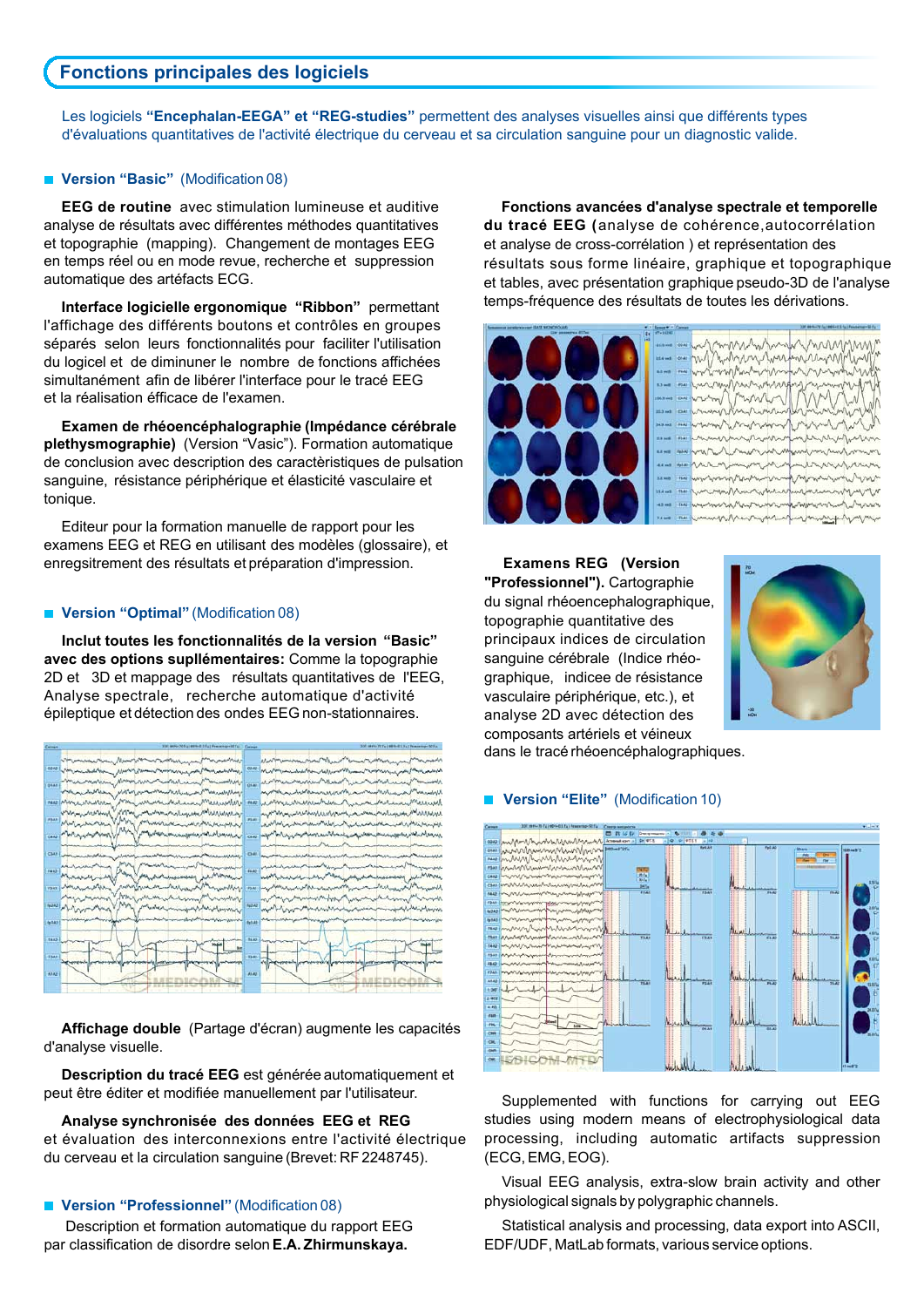## *([HPSOHG HQUHJLVWUHPHQW***simultané d'EEG et REG avec analyse synchronisée de corrélation**

Modification de paramètres **physiologiques en réponse** une activation d'EEG  **(hyperpnée).**

affiche l'EEG de repos et celle de droite affiche la 3ème minute d'yperpnée. Durant l'hyperpnée, on peut observer ce qui suit: aggravation évidente des signaux EEG et REG, et dimunition de l'amplitude du volume du pouls des vaisseaux accompagné d'activité paroxystique à ondes lentes sur l'EEG .

 En complément à l'analyse simultanée de la circulation sanguine et l'activité électrique du cerveaun, un outil est disponible pour l'analyse de synchronization des signaux natifs avec le changement dynamique des paramètres calculés en réponse à un test d'activation (Voir image encadrée.)



| Curvan     | Спернить                           |
|------------|------------------------------------|
|            |                                    |
|            | 02A2 William Washington Was        |
|            | OTAL AMMANALITY MANAGEMENT         |
|            | P4A2 WAMMWW<br>MANAN               |
|            | P3A1 NeWENWWWGWAMWWW               |
|            | CAAZ WWWWWWWWWW                    |
|            | C3A1 WWWWWWWWW                     |
|            | FAAZ IWWWWWWWWWWW                  |
|            | F3A1 WWWWWWWWW                     |
|            | FOZAZ WWWWWWWWWWWW                 |
|            |                                    |
|            | FOTAT MAYMAN<br>minternation       |
|            | TEAZ WAGONYWWWWWWWW<br>Www.        |
|            | ISAI MWWWWIWMW                     |
|            | T442 Why MyWWWWW<br>WWW<br>IN      |
|            | T3AI whenhavement was<br>'N<br>Wyl |
|            | FBAZ WWWWWWWWWWWWWWWWWWWW          |
|            | FZAI www.www.hallwww.ww            |
|            | ATAZ WAYAMANMANAJAMANA AMANAJAMA   |
| 1:3KT      |                                    |
| $2$ $P0$   |                                    |
| <b>FMR</b> |                                    |
| <b>FML</b> |                                    |
| <b>OMR</b> |                                    |
| OMI        |                                    |

/ogiciel supplémentaire **"Encephalan-CA"** *(modification 10 version "Elite" seulement)* **Pour l'analyse des voies polygraphiques combinées avec les signaux EEG** (Brevet: RF 2252692)**.**

**Software is meant for** data analysis and trends visualization, which display cardio-cyclic dynamics (averaging from cycle to cycle) of different calculated parameters for cardiovascular, vegetative and central nervous systems in one time scale and provides an option of visual evaluation of their interconnection at synchronous record of 16 EEG derivations, 16 super slow brain activity derivations, 6 REG derivations and signals by 4 polygraphic channels from the list: ECG, EOG, EMG, respiration effort, photoplethysmogram and temperature.

**Software provides** evaluation of physiological changes in response to provoking actions in order to detect weak and compensatory elements in organism's systems and ensures carrying out statistical and spectral analysis, building hypnograms and scattergrams, which display distribution of selected quantitative parameters over set study fragments, and generates automatic protocol with formalized description and table data with initial state and significant changes connected with functional tests carrying out.

## **Analysis of trends, which display cardio-cyclic dynamics of parameters change, provides:**

- Consideration of possible effect of vascular factor in epilepsy;
- Diagnostics of cerebrovascular disorders during functional tests for hyperventilation;
- Diagnostics of syncopal states.

## **Change of physiological parameters on trends of cardio-cyclic dynamics in response to provoking actions (hyperventilation).**

In 30 seconds after hyperventilation (HV) start, the rheographic index REG (**7**) is significantly decreased, in 3 minutes of HV there are changes on EEG – sharp increase of slow-wave activity (**5, 6**) with paroxysmal manifestations (**4**) and sharp decrease of alpha-activity level (**3**).